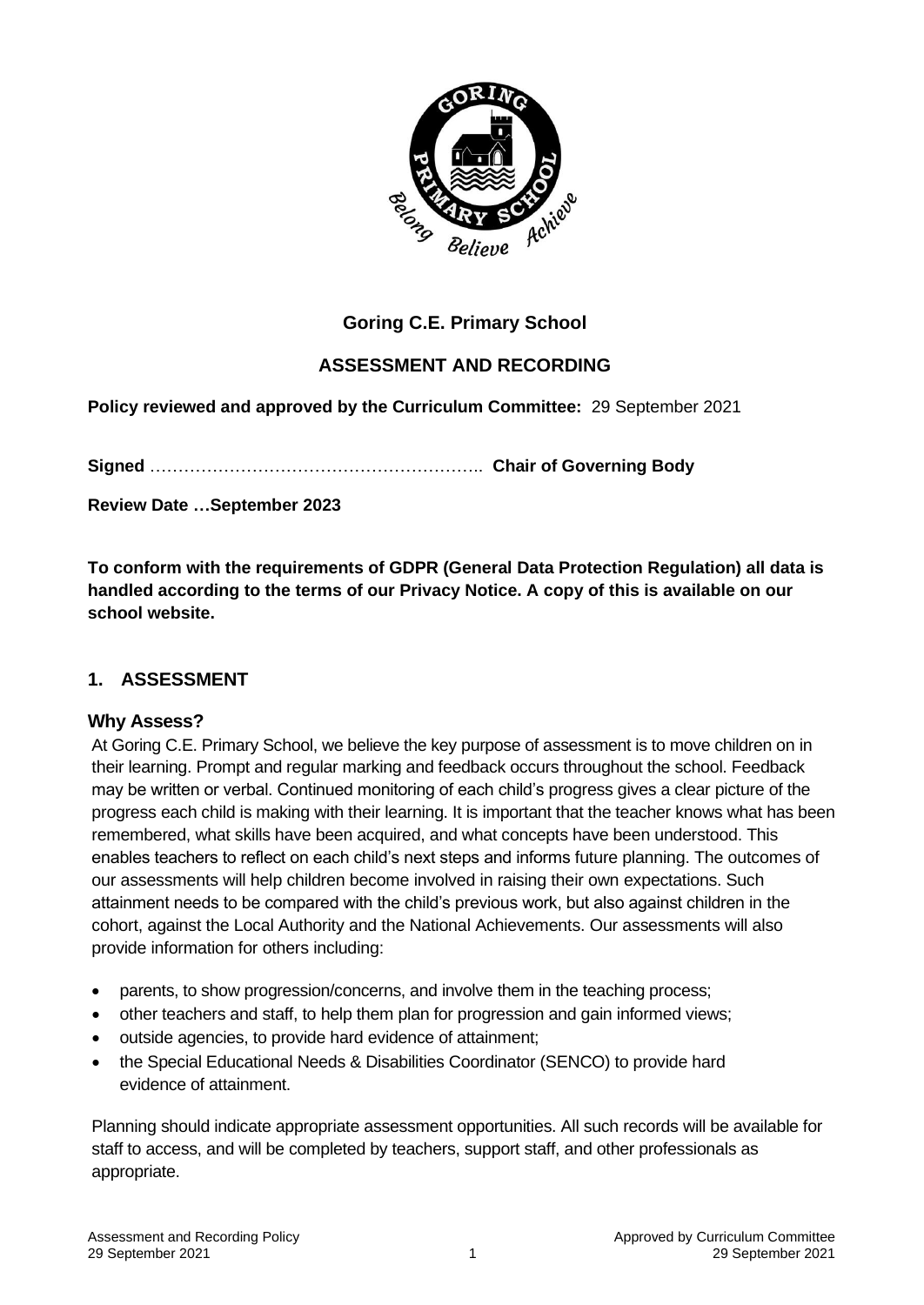### **How are the children assessed?**

Teachers assess in two ways: by Formative Assessment and by Summative Assessment.

Formative Assessment is used as the child progresses through a task or unit of work. This involves setting objectives, observation, discussion with the child and written comments in the child's book on their progress and suggestions for future development. Differentiated success criteria will be used to ensure that children are clear about what is expected of them. There will be a process of assessment beginning with teacher assessment leading to peer assessment, where children learn to assess others' work against stated success criteria, leading to self-assessment where each child assesses their own work based on success criteria.

Summative Assessment is used at the end of a unit of work. This may take the form of a written test or an investigation intended to bring out the child's understanding of a particular concept. Teachers also assess practical understanding, particularly in the area of science and maths. Teachers use the choice of assessment activity that they feel is most appropriate based on the results of their assessment. A close check is kept on pupil progress three times per year to see whether children are meeting targets, or need closer support or extension activities. This also allows for the identification of children whose attainment is falling behind those of their peers. Appropriate interventions are then put into place to close the gap. Individual feedback is given to children when deemed appropriate by the teacher.

At the end of each year, teacher assessment will be used to report progress.

## **2. RECORDING**

In the classroom each teacher will record their formative assessment work using their own methods. This record will then be used as a basis for teacher assessment and for the next stage of development for the child. Teachers use their own shorthand and methods of recording for this purpose.

### Written report for parents at the end of each year

Our reports are summative and informative; they provide information on:

- children's progression and achievements to date;
- comments are subject-specific, and are written to clearly show how well a child is progressing;
- the reports are written in the summer term.

Reports follow the agreed procedures laid down by legislation and report all legal requirements. They include end of Key Stage tests and teacher assessments where appropriate.

A child's attendance is noted, including authorised and unauthorised absence. Parents will receive their child's end-of-year report in term 6 and will be given an opportunity to discuss any concerns that may have arisen from the report with the class teacher at a specified 'drop-in' session.

### Verbal communication

Parents' evenings are held in terms 1 and 3 for all children, and provide the opportunity to discuss their child's progress with the class teacher.